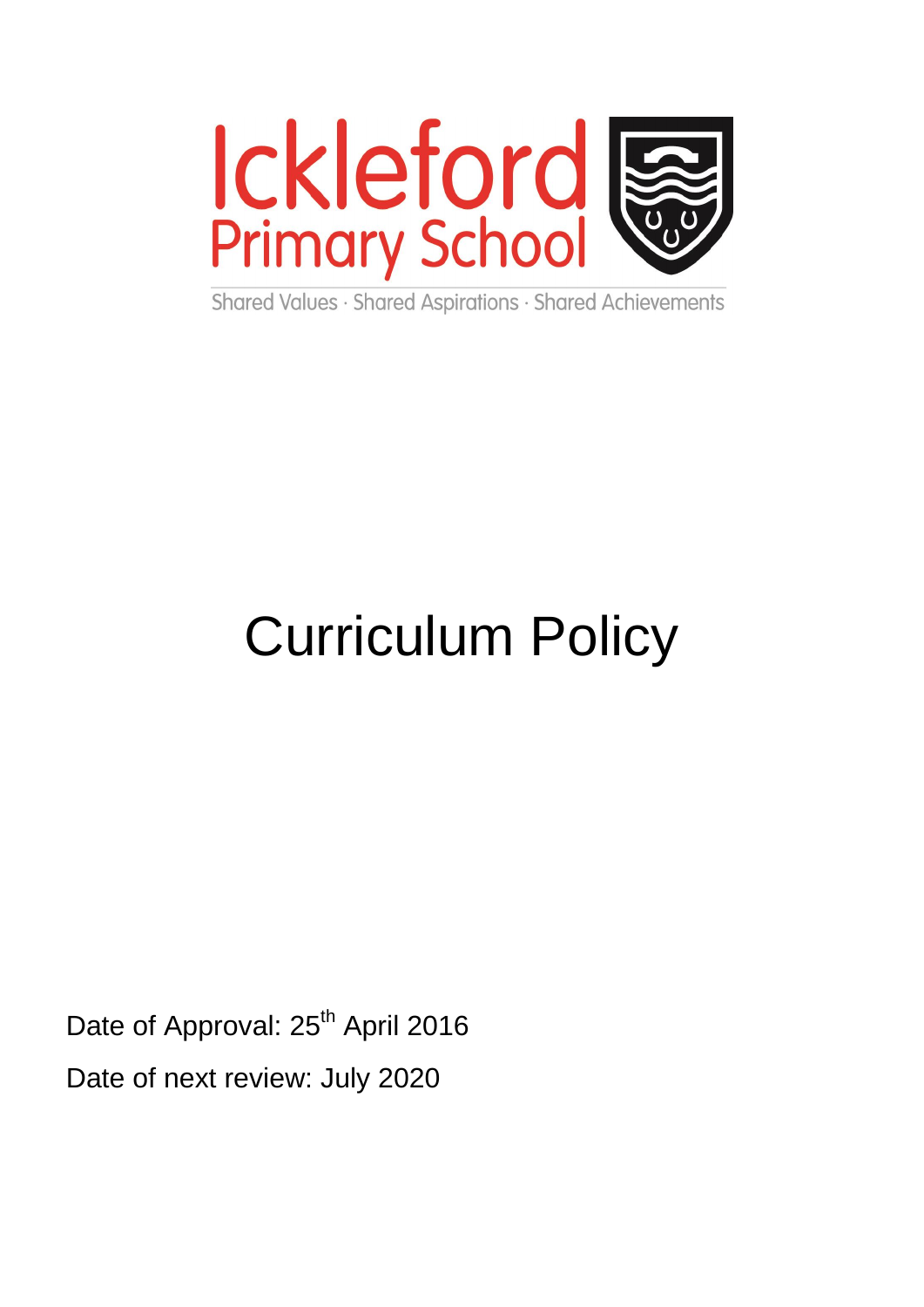The school is committed to the achievement of high educational standards by providing each pupil with equal access to a curriculum, which is broad, balanced and relevant. This statement provides an overall view of the curriculum, which is described in detailed policy documents.

# **Introduction**

The curriculum is all the planned activities which we organise in order to promote learning and personal growth and development. It includes not only the formal requirements of the National Curriculum, but also the curriculum guarantees we as a school provide to develop the independence and responsibility of all of our pupils. We ensure that all children have a broad, balanced and relevant education which provides continuity and progression and takes individual differences into

account. We aim to teach our pupils how to grow into positive, responsible people, who can work and cooperate with others while developing knowledge and skills, so that they achieve their full potential.

## **Our Curriculum**

At Ickleford Primary School we devise our curriculum to achieve the objectives of educating children in the knowledge, skills and understanding that they need in order to lead fulfilling lives. Our school curriculum is underpinned by our principle ethos of providing high quality educational experiences that are focused on continued improvement in whole school standards and the development of independent and responsible learners who know how best they learn and how best to improve.

These are the core principles of our school, upon which we have based our curriculum:

· We value the way in which all children are unique, and our curriculum promotes respect for the views of each individual children, as well as for people of all cultures.

· We organise our curriculum so that we promote co-operation and understanding between all members of our community.

· We respect each child in our school for who they are, and we treat them with fairness and honesty. We aim to enable each person to be successful and provide equal opportunities for all children in our school. · We encourage stewardship towards our environment, and we aim, through our curriculum, to teach respect for our world, and how we should care for it for future generations, as well as our own.

## **Aims**

The aims of our school curriculum are to:

· Enable all children to learn and develop their skills to the best of their ability.

· Facilitate children's acquisition of knowledge, skills and qualities which will help them to develop intellectually, emotionally, socially, physically, morally and aesthetically, so that they may become independent, responsible, useful, thinking, confident and considerate members of the community.

· Promote a positive attitude towards learning, so that children enjoy coming to school, acquire a solid basis for lifelong learning and aspire to do so.

· Create, maintain an exciting and stimulating learning environment where all pupils are encouraged to take challenge in their learning.

· Develop pupils resilience in a happy and safe learning environment.

- · Ensure that each child's education has continuity and progression.
- · Enable children to contribute positively within a culturally diverse society.
- · Enable all children to have respect for themselves and others and work cooperatively with others.

· Recognise the crucial role which parents play in their child's education and make every effort to encourage parental involvement in their educational process;

· Deliver a curriculum that encourages respect for the environment and society.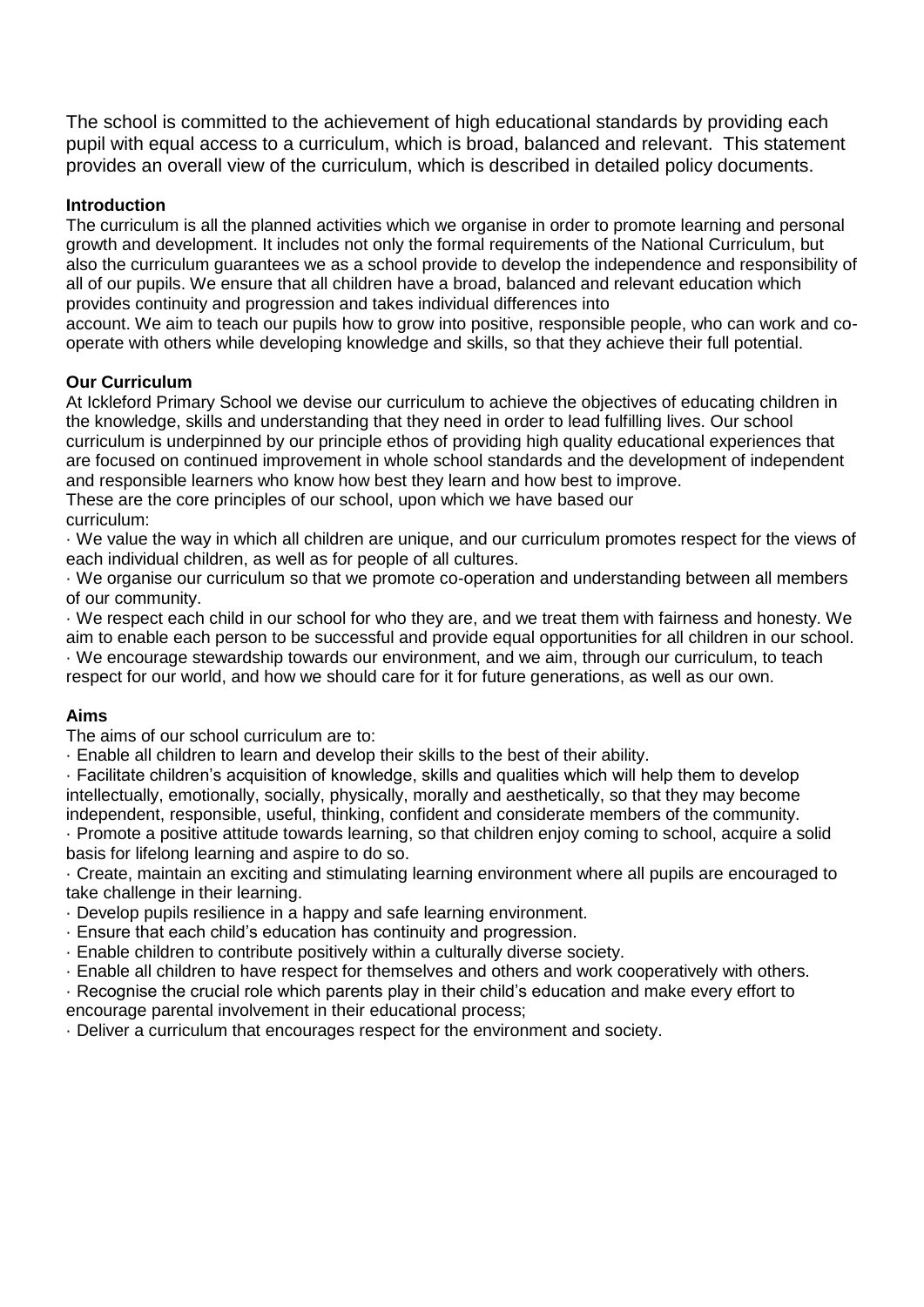At Ickleford Pimary School we aim to develop children at a level appropriate to their age and ability to be:

#### **Successful –** by acquiring skills to be:

- · Creative thinkers;
- · Problem solvers;
- · Good question askers and learn by their mistakes;
- · Good collaborators;
- · Secure in their knowledge from the world and how it is shaped;
- · Motivated and engaged in their own learning;
- · Independent individuals

## **Confident –** by having a secure:

- · Sense of identity;
- · Good relationships with all members of their community;
- · Emotional awareness;
- · Knowledge of right and wrong;
- · Understanding of organizational skills;
- · Willingness to try new things
- · Awareness of a healthy lifestyle;
- · Understanding of risk awareness;
- · Understanding of how to develop their strengths, talents and ambitions;

#### **Responsible –** by developing their ability to be:

- · Well prepared for life and work;
- · Enterprising;
- · Respectful to others and understand their own and others' cultures and traditions;
- · Understanding about what it means to be British and appreciate diversity;
- · A champion for justice;
- · Proactive in sustaining and improving the environment;
- · Open to seek opportunities to change things for the better.

## **Organisation and Planning**

We plan our curriculum ensuring we meet the requirements of the National Curriculum and the EYFS curriculum. We plan the curriculum carefully, so that there is coherence and full progression in its coverage. Our weekly plans give clear expectations on the delivery of activities and skills, indicates which topics are to be taught in each term, and our medium term plans give clear structure on the skills that we are developing within each topic. These are set out in our subject policy documents and termly curricum overviews, which indicates when key skills are covered.

#### **Assessment**

Our school considers accurate and focused assessment as a cornerstone of high quality teaching. Our whole school approach is focused on assessment for learning and pupils progress is evaluated by meeting, working towards the expected standard, working at the expected standard and working at greater depth within the expected standard.

The process of assessment is documented in the Assessment Policy.

## **Assessing Pupil Progress in the Early Years**

Our teachers record the achievements of the pupils. The Development Matters Guidance and Early Learning Goals are used to assess children's progress during the year.

## **The Role of the Subject Leader**

Within the school's organisation teachers take on the responsibility for leading subject areas. It is the role of a subject leader to:

· Keep up to date with developments in their key area of learning at both national and local levels.